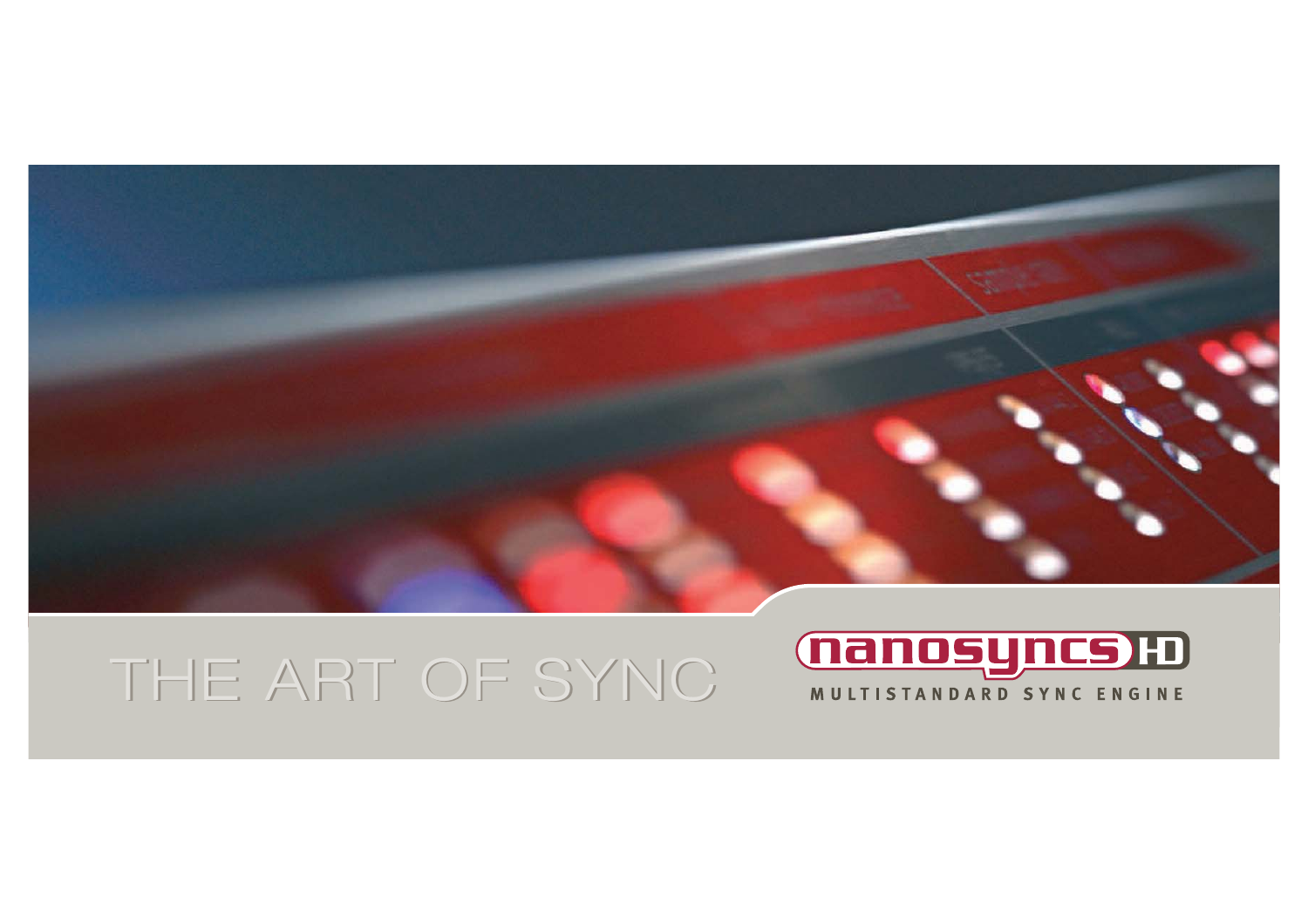### nanosyncs H) MULTISTANDARD SYNC ENGINE

## New HD Standards

With the introduction of high definition video standards synchronisation of digital audio and video signals is becoming an even more exacting and complex task than it has been already. The new Nanosyncs HD Multi Standard Sync Engine is an intricate electronic gearbox which locks PAL, NTSC or slow PAL, progressive or interlaced HD Trilevelsyncs and digital audio reference signals together in any required combination.

## Clock Quality

The improved DDS audio clock synthesiser combined with a new, ultra high frequency analog PLL design results in lowest clock jitter and minimal phase drift. Word clock jitter is  $<$  8 ps RMS within the audio spectrum (20 Hz – 20 kHz).

Jittery, interrupted or lost input signals do not affect the stability of the video and audio reference outputs.

The unlock and relock procedures are processed smoothly and ensure that all output signals deliver stable reference signals in all operation conditions.

A Nanosyncs HD Multi Standard Sync Engine inserted in your synchronisation chain guarantees continuous, steady sync signals.